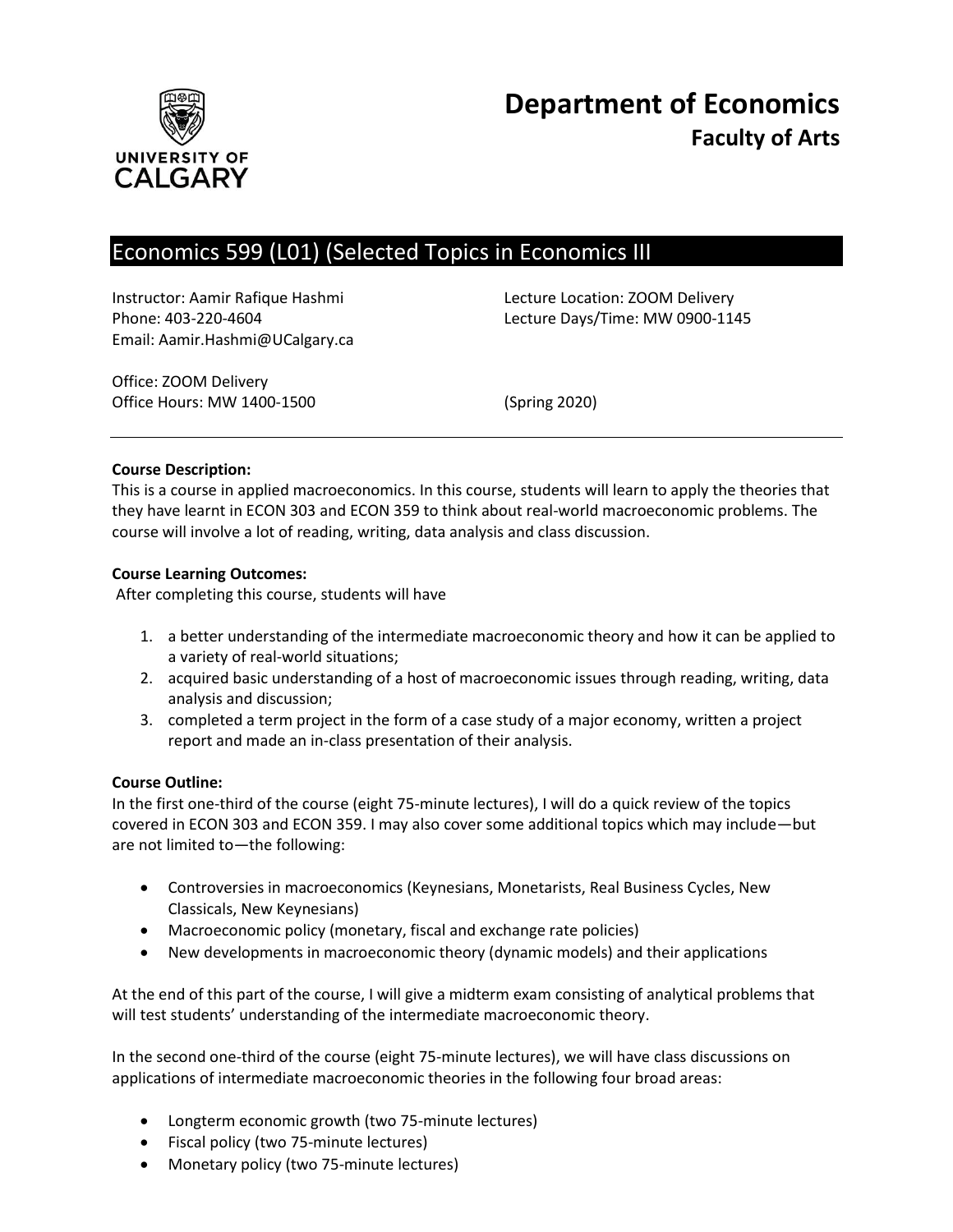• Open economy issues (two 75-minute lectures)

For these applications, our primary focus will be on the Canadian economy, though we may also talk about the US economy. For each broad topic, there will be some pre-assigned reading(s) and students will be expected to have read them before the lecture. We will start with a list of motivating macroeconomic questions and discuss them in the light of intermediate macroeconomic theory. We will then move on to the assigned reading(s) and other materials related to the questions of interest. For each topic, we will also look at some data sources, download some data and do a preliminary analysis of it. After the two 75-minute sessions reserved for each topic, each student will prepare a 400 to 500 word (strictly one-page, single spaced, normal margins, Calibri 11 font) reflection on the topic of discussion. At the end of this part of the course, I will give an essay-type midterm exam.

In the third one-third of the course (eight 75-minute lectures), students will make presentations of their term projects. The course enrolment is capped at 30. Students will work in groups of two. Each group will do a case study on a unique large economy (other than Canada and the US) and prepare a written report. The report will be divided into three parts:

- 1. Macroeconomic profile of the country
- 2. The main macroeconomic problems facing the country (past and present)
- 3. Possible solutions to the problems. These may include the solutions that the country is already trying and/or new solutions proposed by the students

The length of each report will be between 900 to 1100 words (excluding graphs, tables and references). Each group will make a 25-30 minute Zoom presentation of their project. There will also be a 10-minute Q&A session after each presentation.

## **Prerequisites/corequisites:**

ECON 357, ECON 359 (ECON 395 strongly recommended) **Required Textbook(s): None Recommended Textbook(s): None**

#### **Online Delivery:**

This course will be delivered online. Students are expected to be able to participate online in accordance with this Course Outline. Lectures, assignments, office hours, exams, readings and other course material, etc. all require online access and this access is the responsibility of the student.

#### **Desire2Learn:**

This course will make use of the Desire2Learn (D2L) platform. Students who are registered in the course can log on a[t http://d2l.ucalgary.ca](http://d2l.ucalgary.ca/) through their student centre. Please note that D2L features a class e-mail list that may be used to distribute course-related information. These e-mails go to your University of Calgary e-mail addresses only.

#### **Lectures:**

Lectures will be delivered online at the Registrar scheduled times and delivered using ZOOM. The lectures will be recorded and subsequently posted to D2L.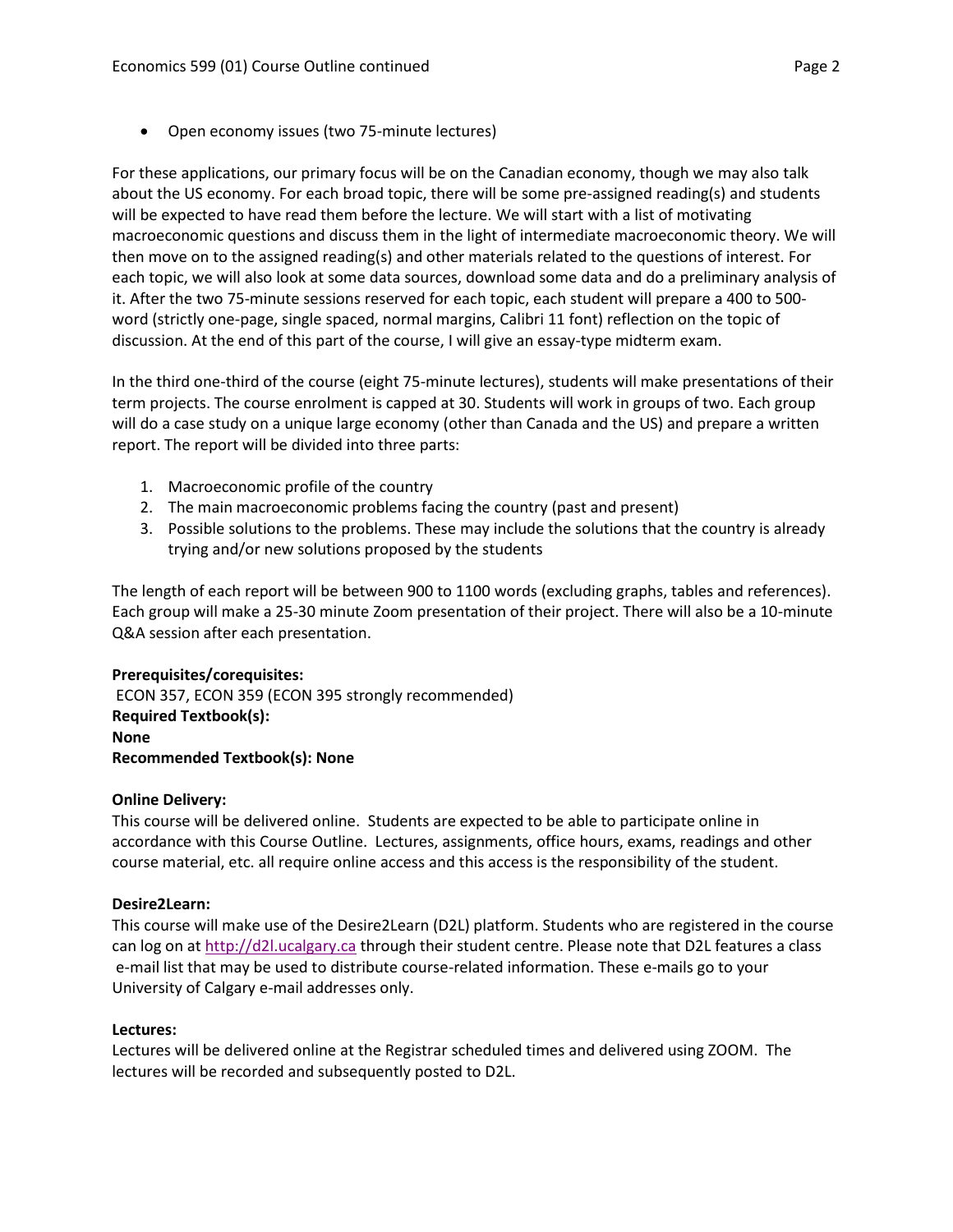| <b>MIDTERM 1</b>           | 15%  |
|----------------------------|------|
| MIDTERM 2                  | 15%  |
| <b>REFLECTIONS</b>         | 10%  |
| <b>CLASS PARTICIPATION</b> | 10%  |
| <b>FINAL EXAMINATION</b>   | 30%  |
| <b>TERM PROJECT</b>        | 20%  |
|                            | 100% |

#### **Grade Determination and Final Examination Details:**

The official grading system will be used. Se[e http://www.ucalgary.ca/pubs/calendar/current/f-1-1.html.](http://www.ucalgary.ca/pubs/calendar/current/f-1-1.html)

A passing grade on any particular component of the course is not required for a student to pass the course as a whole.

If a student's letter grade on the final exam exceeds their midterm(s) letter grade, the weight of the midterm(s) is (are) transferred to the final exam. The student must have written the midterm(s) or provided supporting documentation for the absence(s) such as a medical note or statutory declaration.

As per the Writing Across the Curriculum Statement in the Calendar, writing and grading thereof will be a factor in the evaluation of student work. [See https://www.ucalgary.ca/pubs/calendar/current/e-](https://www.ucalgary.ca/pubs/calendar/current/e-2.html)[2.html.](https://www.ucalgary.ca/pubs/calendar/current/e-2.html)

The final examination will be an open-book, take-home exam. The exam will be available on D2L 24 hours before the end of the Registrar's scheduled final exam time. Students will hand in their exam in pdf format on D2L prior to the end of the scheduled completion time of their final exam using DropBox. The exam is intended to be completed in 2 hours. Students will have four hours to complete the exam, at the time of their choosing, within the 24 hour period.

The midterm exam(s) will be an open-book, take-home exam(s). The exam(s) will be available on D2L. Students will download the exam from D2L, complete the exam, scan it, and submit using Dropbox in D2L. Students will have three hours to complete the exam, at the time of their choosing, within a designated 24 hour period. The exam is intended to be completed in 75 minutes.

All other course components will also be accessed, submitted, and returned through D2L.

If a student cannot write their final exam on the date assigned by the Registrar's Office, they need to apply for a deferred exam [https://www.ucalgary.ca/pubs/calendar/current/g-6.html.](https://www.ucalgary.ca/pubs/calendar/current/g-6.html) Under no circumstance will this be accommodated by the Department.

Tests and exams WILL NOT involve multiple choice questions.

The exact date for the in-class midterm(s) will be announced at least one week in advance.

THERE WILL BE NO MAKEUP OR DEFERRED QUIZZES/TESTS/EXAMS under any circumstances, nor may the quizzes/tests/exams be written early. Students unable to write the quizzes/tests/exams because of documented illness, family emergency, religious observance, or university-sanctioned event will have the weight shifted to the final examination; otherwise a grade of zero will be assigned.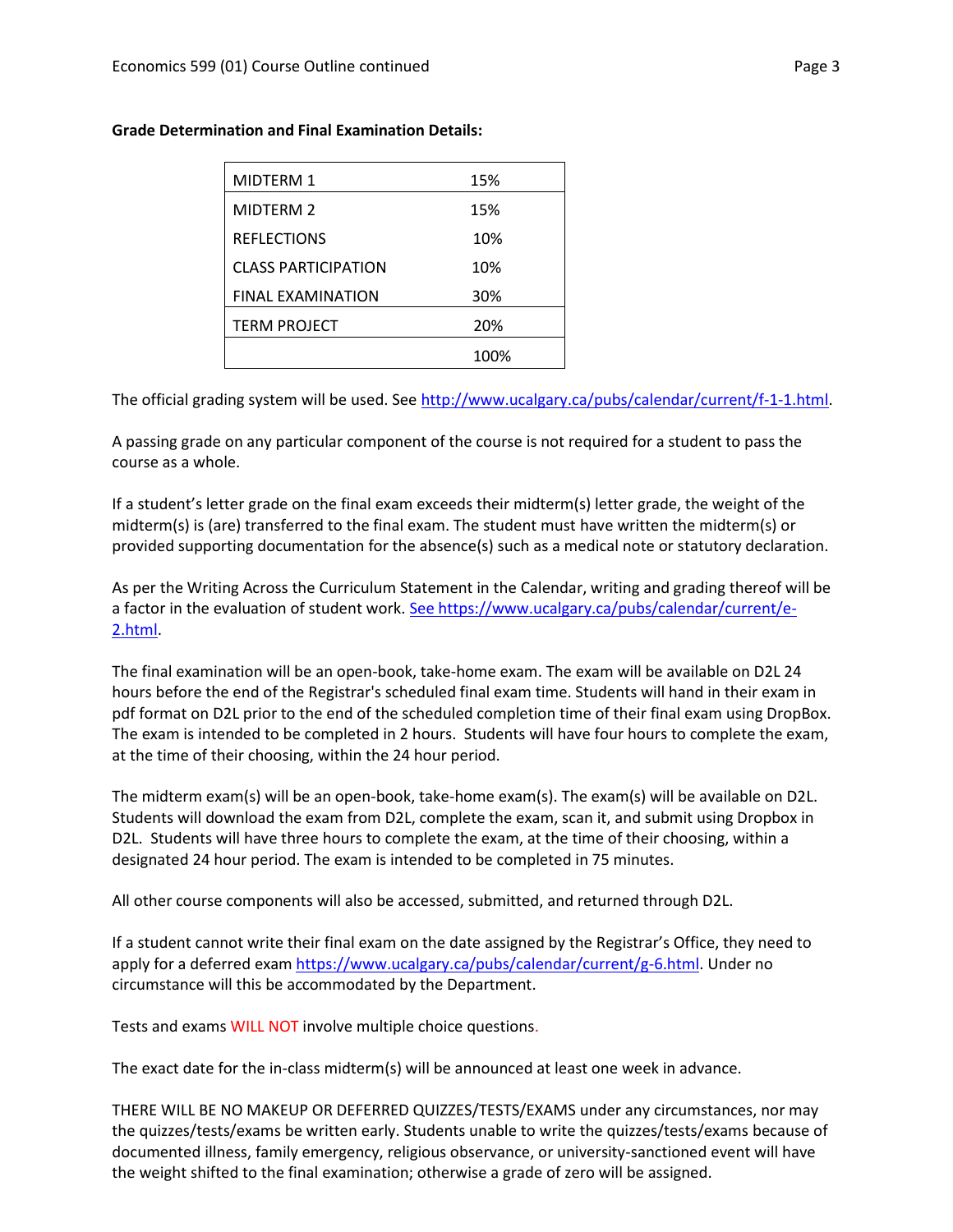#### **Reappraisal of Grades and Intellectual Honesty:** *For Reappraisal of Graded Term Work, see Calendar I.2* <http://www.ucalgary.ca/pubs/calendar/current/i-2.html>

*For Reappraisal of Final Grade, see Calendar I.3* <http://www.ucalgary.ca/pubs/calendar/current/i-3.html>

*Statement of Intellectual Honesty, see Calendar K.4* <http://www.ucalgary.ca/pubs/calendar/current/k-4.html>

*Plagiarism and Other Academic Misconduct, see Calendar K.5* <http://www.ucalgary.ca/pubs/calendar/current/k-5.html>

#### **Academic Accommodations:**

Students seeking an accommodation based on disability or medical concerns should contact Student Accessibility Services. SAS will process the request and issue letters of accommodation to instructors. Students who require an accommodation in relation to their coursework based on a protected ground other than disability should communicate this need in writing to their Instructor. The full policy on Student Accommodations is available at [http://www.ucalgary.ca/policies/files/policies/student](http://www.ucalgary.ca/policies/files/policies/student-accommodation-policy.pdf)[accommodation-policy.pdf.](http://www.ucalgary.ca/policies/files/policies/student-accommodation-policy.pdf)

#### **Freedom of Information and Protection of Privacy (FOIP) Act:**

Personal information is collected in accordance with FOIP. Assignments can only be returned to the student and will be accessible only to authorized faculty and staff. For more information, see <http://www.ucalgary.ca/legalservices/files/legalservices/faq-students.pdf> and [http://www.ucalgary.ca/legalservices/files/legalservices/faq-faculty\\_0.pdf.](http://www.ucalgary.ca/legalservices/files/legalservices/faq-faculty_0.pdf)

#### **Copyright Legislation:**

See the University of Calgary policy on Acceptable Use of Material Protected by Copyright at [www.ucalgary.ca/policies/files/policies/acceptable-use-of-material-protected-by-copyright.pdf.](http://www.ucalgary.ca/policies/files/policies/acceptable-use-of-material-protected-by-copyright.pdf) Students who use material protected by copyright in violation of this policy may be disciplined under the Non-Academic Misconduct Policy.

#### **Recording of Lectures:**

Recording of lectures is prohibited, except for audio recordings authorized as an accommodation by SAS or an audio recording for individual private study and only with the written permission of the instructor. Any unauthorized electronic or mechanical recording of lectures, their transcription, copying, or distribution, constitutes academic misconduct. See [https://www.ucalgary.ca/pubs/calendar/current/e-](https://www.ucalgary.ca/pubs/calendar/current/e-6.html)[6.html.](https://www.ucalgary.ca/pubs/calendar/current/e-6.html)

#### **Important Dates:**

Please check: [http://www.ucalgary.ca/pubs/calendar/current/academic-schedule.html.](http://www.ucalgary.ca/pubs/calendar/current/academic-schedule.html) **Student Organizations:** Faculty of Arts Students' Association (F.A.S.A.):

Economics Department Representative